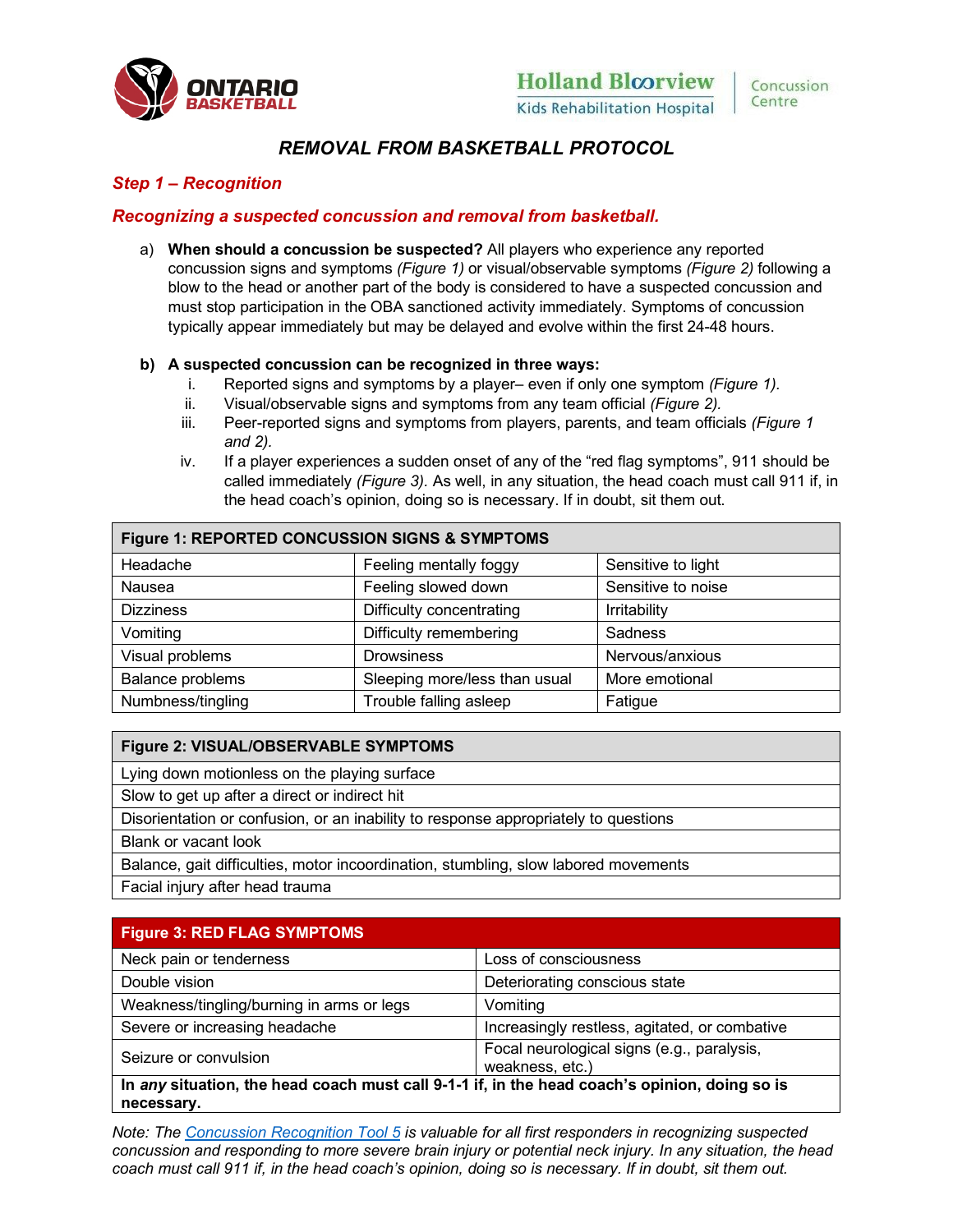

# *Step 2 – Removal from Basketball Protocol*

### *Ensuring immediate and safe removal of a suspected concussion from activity.*

**a) Who is responsible for removal from play?** If a suspected concussion occurs, head coaches are to remove players with a suspected concussion from participation in the basketball activity immediately. However, all team officials (head coach, assistant coach, trainer, manager, assistant manager, match officials or executive member) hold a responsibility to recognize the signs and symptoms of concussion, and report the suspected concussion to the head coach. If there is doubt whether a concussion has occurred, it is to be assumed that it has and the player is to be removed from play. If in doubt, sit them out. As well, if an athlete is under 18 years of age, the parents/guardians of such athlete must be informed of the removal.

*Note: When present and hired by OBA to do so, healthcare professionals may complete sideline assessment and be the primary person responsible for Removal-from-Basketball (Step 2) and use clinical tools (i.e. Child SCAT5 or SCAT 5) to document initial neurological status. However, these tools should not be used to make Return-to- Basketball decisions, and every player with a suspected concussion must be referred to a medical doctor (Step 4) and must not return to the activity until medically cleared to do so in accordance with the Return-to-Basketball Protocol.*

- **b) Monitoring the player:** Head coaches are responsible for ensuring the player with a suspected concussion is monitored until a parent/guardian is contacted, informed of the removal, and onsite. Players with a suspected concussion should not be left alone or drive a motor vehicle.
- **c) Red Flag Symptoms:** If there are any red flag symptoms or a neck injury is suspected, or in any situation where, in the head coach's opinion, doing so is necessary, activate your Emergency Action Plan and call 911 immediately. The player should not be moved and should only be removed from the play by emergency healthcare professionals with appropriate spinal care training. More severe forms of brain injury may be mistaken for concussion. If any of the red flag symptoms *(Figure 3)* are observed or reported within 48 hours of an injury or in any situation where, in the head coach's opinion, doing so is necessary, the player should be transported for urgent medical assessment at the nearest emergency department.

# *Step 3 – Reporting a Suspected Concussion and Referring for Medical Assessment*

#### *Completion and submission of the suspected concussion report form.*

- **a)** Completion of the *Suspected Concussion Report Form*: Head coaches are responsible for completing the *[Suspected Concussion Report Form](https://basketball.on.ca/wp-content/uploads/2021/12/Suspected-Concussion-Report-Form-Ontario-Basketball.pdf)* immediately after a concussion is suspected.
- **b)** Submission of the *Suspected Concussion Report Form*: Head coaches must provide copies of the *Suspected Concussion Report Form* to:
	- a. The individual's parents/guardian to bring to their medical appointment
	- b. The member club's administrator
	- c. To Ontario Basketball (within 24 hours of completing the form) [via Smartsheet](https://app.smartsheet.com/b/form/d5ef0482f06143b7b4ab106580457eb3)
- **c)** Referring for medical assessment: Head coaches are also to recommend to the player's parent/guardian that they see a medical doctor or nurse practitioner immediately. Players with suspected concussions may not return to any Ontario Basketball activity until they've received medical assessment and submitted necessary documentation (see steps 4 & 5).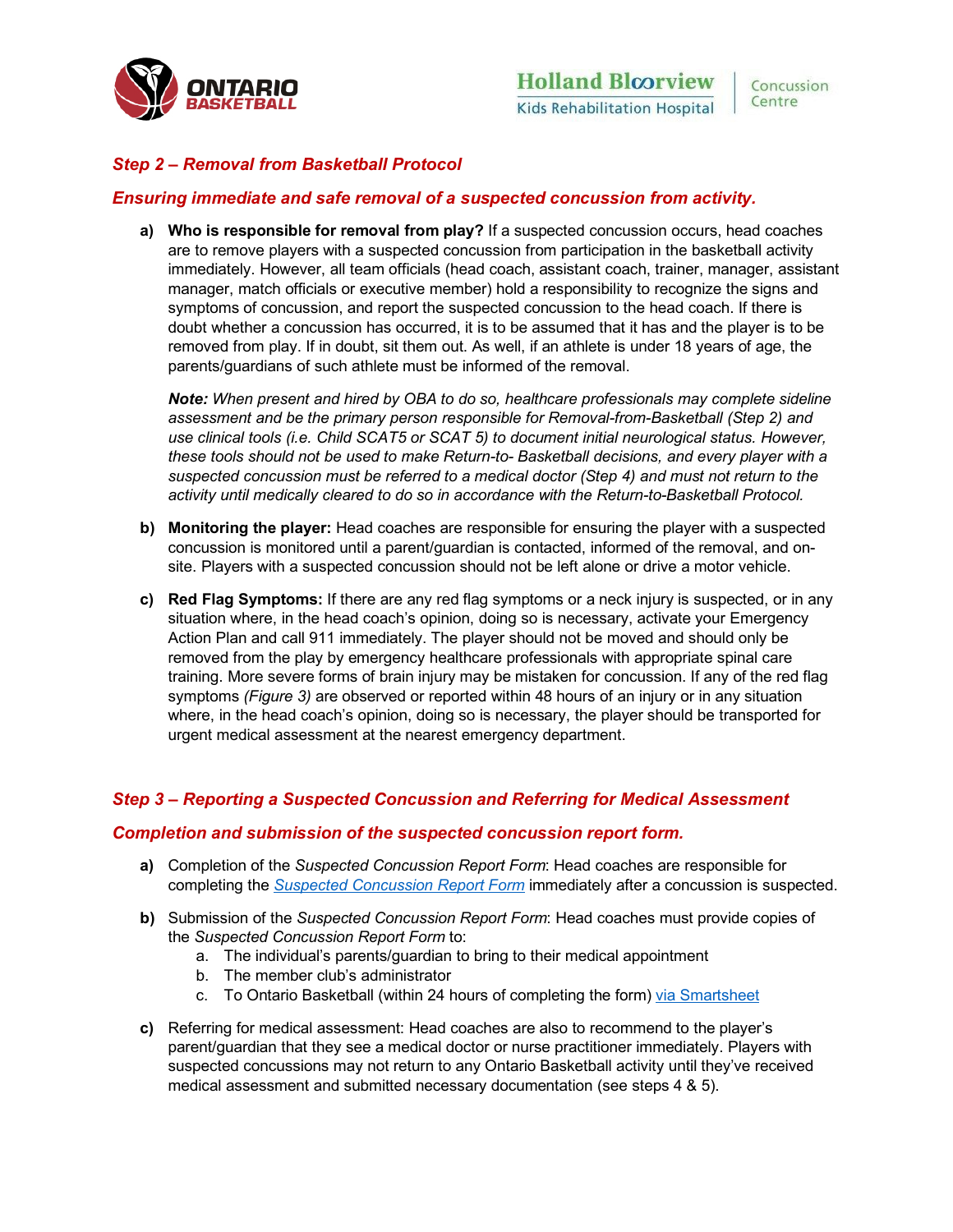

# *Step 4 – Initial Medical Assessment*

### *Assessment and diagnosis by a medical doctor (MD) or nurse practitioner (NP)*

- **a) Head coach: Additional Immediate Responsibilities**: The **head coach** is also responsible for:
	- a. advising the athlete (or, if the athlete is under 18 years of age, the athlete's parent/guardian) that the athlete is required to undergo a medical assessment by a physician or a nurse practitioner before the athlete will be permitted to return to training, practice or competition in accordance with the Return-to-Basketball Protocol; and
	- b. providing the athlete (or, if the athlete is under 18 years of age, the athlete's parent/guardian) a copy of this Removal from Basketball Protocol and the corresponding Return to Basketball Protocol document as soon as practicable after the athlete is removed from further practice, training or competition.
- **b) Seeking medical assessment**: If a player has been deemed to have had a suspected concussion, it is the parent/guardian's responsibility to take the player to see a **medical doctor or nurse practitioner** immediately.
- **c) Required type of initial medical assessment:** In order to provide comprehensive evaluation of players with a suspected concussion, the medical assessment must rule out more serious forms of traumatic brain injury and spine injuries. Assessment must rule out medical and neurological conditions that can present with concussion- like symptoms and must make the diagnosis of concussion based on findings of the clinical history and physical examination and the evidencebased use of adjunctive tests as indicated. In addition to **nurse practitioners** the types of **medical doctors** that are qualified to evaluate patients with a suspected concussion include: **family physician, pediatrician, emergency room physician, sports-medicine physician, neurologist or internal medicine and rehabilitation (physiatrists). Documentation from any other source will not be acceptable.**

# *Step 5 – Medical Diagnosis*

### *Submission of medical documentation of concussion diagnosis.*

- **a. If a medical doctor / nurse practitioner determines that the player with a suspected concussion does not have a concussion:**
	- i. Parent/guardian must take the written documentation from the medical doctor/nurse practitioner (highlighting that the player did not have a concussion) and provide this documentation to their head coach (see: [Medical Assessment Letter template\)](https://basketball.on.ca/wp-content/uploads/2021/12/Medical-Assessment-Letter.pdf).
	- ii. It is the responsibility of each parent/guardian to submit all documentation to their head coach before the player is permitted to return to a full contact practice and/or game play in an OBA sanctioned activity. Parents/guardians must send documentation at least 24 hours before the next game or practice, not the day of. Head coaches will not allow return until this has been received.
	- iii. The head coach must send all such documentation immediately [via Smartsheet.](https://app.smartsheet.com/b/form/d5ef0482f06143b7b4ab106580457eb3)
	- iv. Parent/guardian should continue to monitor the player for **at least 24-72 hours** after the event, as signs and symptoms may take hours or days to appear.
	- v. Head coaches have the right to refuse a player to return to any OBA sanctioned activity if they deem the player unfit to do so.